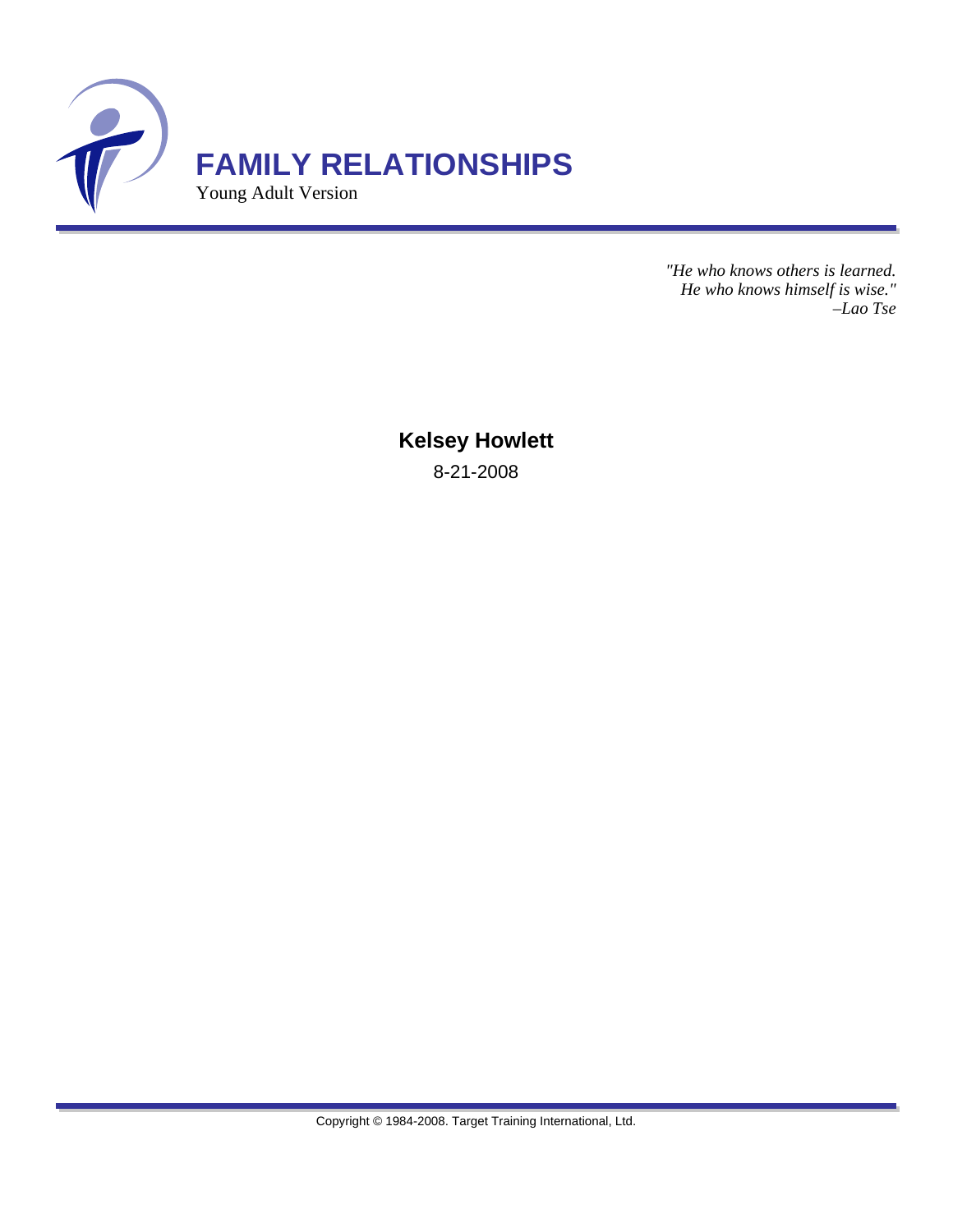

Behavioral research suggests that the most effective people are those who understand themselves, both their strengths and weaknesses, so they can develop strategies to meet the demands of their environment.

A person's behavior is a necessary and integral part of who they are. In other words, much of our behavior comes from "nature" (inherent), and much comes from "nurture" (our upbringing). It is the universal language of "how we act," or our observable human behavior.

In this report we are measuring four dimensions of normal behavior. They are:

- **h** how you respond to problems and challenges.
- $\blacksquare$  how you influence others to your point of view.
- $\blacksquare$  how you respond to the pace of the environment.
- $\blacksquare$  how you respond to rules and procedures set by others.

This report analyzes behavioral style; that is, a person's manner of doing things. Is the report 100% true? Yes, no and maybe. We are only measuring behavior. We only report statements from areas of behavior in which tendencies are shown. To improve accuracy, feel free to make notes or edit the report regarding any statement from the report that may or may not apply, but only after checking with friends or colleagues to see if they agree.

> *"All people exhibit all four behavioral factors in varying degrees of intensity." –W.M. Marston*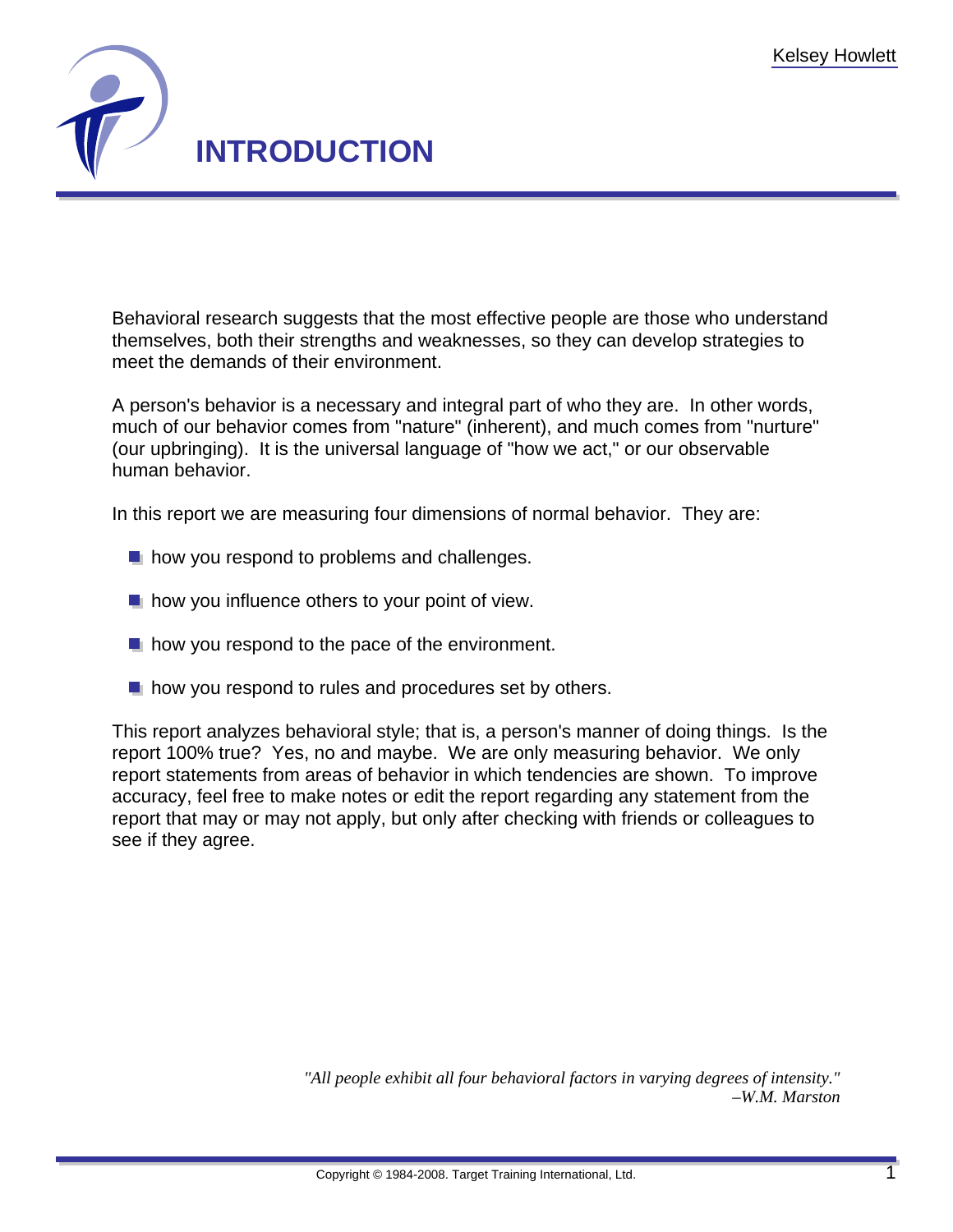

Understanding yourself and others is the first step toward developing effective communication. Based on Kelsey's responses, the report has selected statements to provide a basis for understanding her behavior. Read each statement and discuss it with other family members. Eliminate any statement which EVERYONE agrees does not apply.

- I am proud of being able to do my household chores and school activities on time.
- I tend to be very modest when others ask me to talk about my accomplishments.
- $\blacksquare$  I get frustrated if you give me new activities to perform without the proper information.
- School details are very important to me.
- $\blacksquare$  I tend to be undemanding and don't always share how I feel.
- $\blacksquare$  I am very nervous when I think about talking to a group of people.
- **Sometimes I'm suspicious and don't always trust what people say.**
- $\blacksquare$  For me to meet and get to know new people is not easy.
- $\blacksquare$  I get upset when people criticize my work because I like to do it right the first time.
- **Sometimes I am too serious to really enjoy having fun with family and friends.**
- **T** You only have to explain it to me once. I get frustrated when others keep going over and over the same thing.
- $\blacksquare$  I don't make friends quickly. I like to choose very carefully those people I want to be my friends.
- **Sometimes I am so overly cautious that I lose sight of the time needed to complete** the job.
- $\blacksquare$  I like to keep my things organized.
- $\blacksquare$  I feel good when I'm asked to join others in their activities, even though I am somewhat hesitant to initiate some of the activities.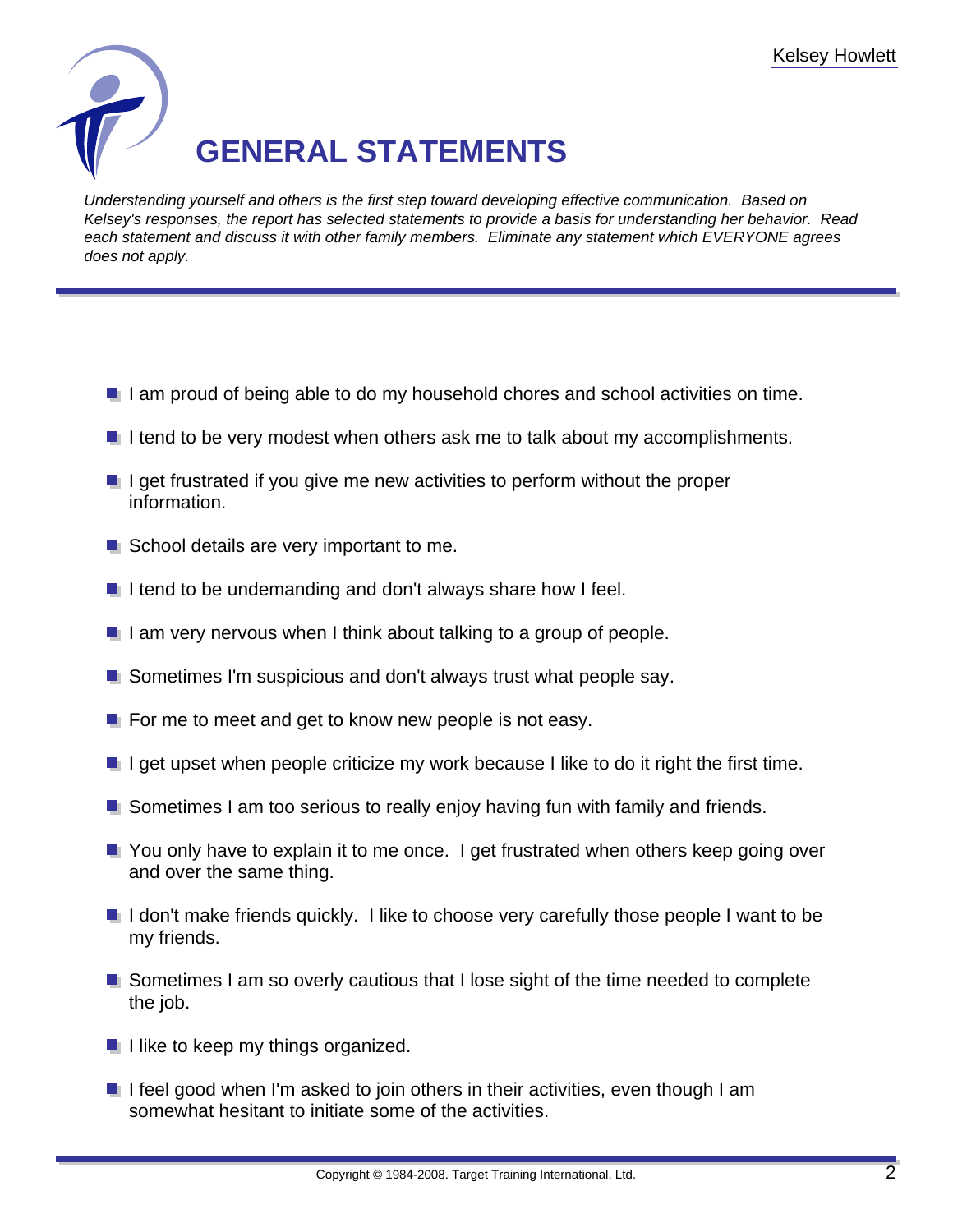

- Sometimes I'm afraid when I think of the many unknowns in the future.
- If feel good when my friends show up on time and leave on time.
- $\blacksquare$  I feel I am a shy person.
- **Notai** When I am concentrating on my work, I get frustrated when people interrupt.
- $\blacksquare$  I sometimes get frustrated when others see things as funny and I'm taking them very seriously.
- I like to be seen as cautious.
- $\blacksquare$  I like to have the time to be very neat and tidy.
- Some people see me as "picky," but it's only my attention to detail.
- $\blacksquare$  I feel I can say what has to be said in fewer words than most people.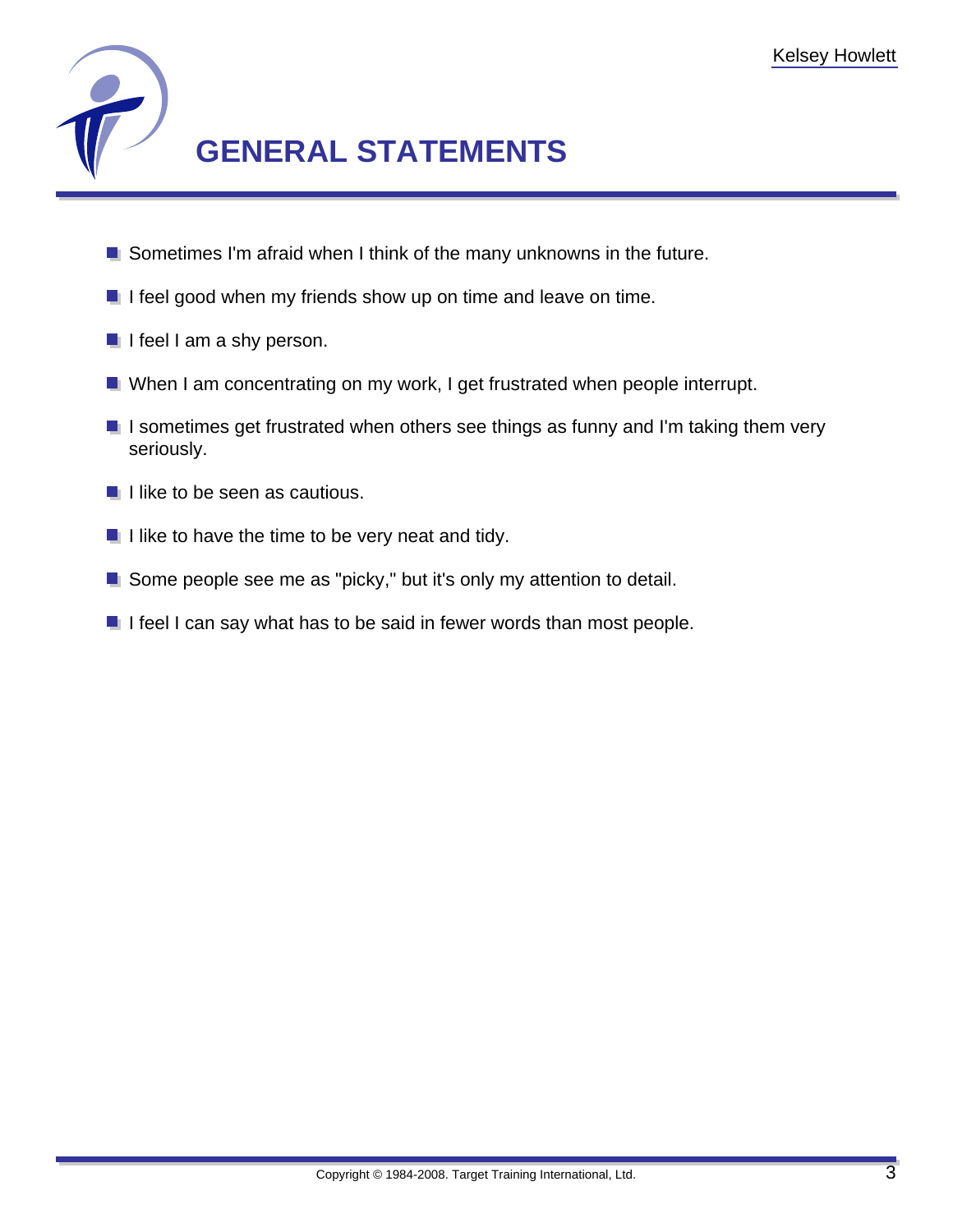

This section of the report provides methods for communicating with Kelsey. Read and discuss each statement. Identify those statements which are most important to Kelsey. Share these statements with other family members. Make a list and practice using them in your daily communication with Kelsey.

- **Use an unemotional approach.**
- **F** Follow through on your promises.
- Use a sincere tone of voice.
- $\blacksquare$  Be sincere with compliments.
- $\blacksquare$  Present facts with your ideas.
- Allow time for her to be alone if she wants.
- **Allow time for questions.**
- Respect her quiet demeanor.
- Keep your distance. Allow about three feet between you and her.
- **Ask "how to" questions.**
- $\blacksquare$  Listen patiently.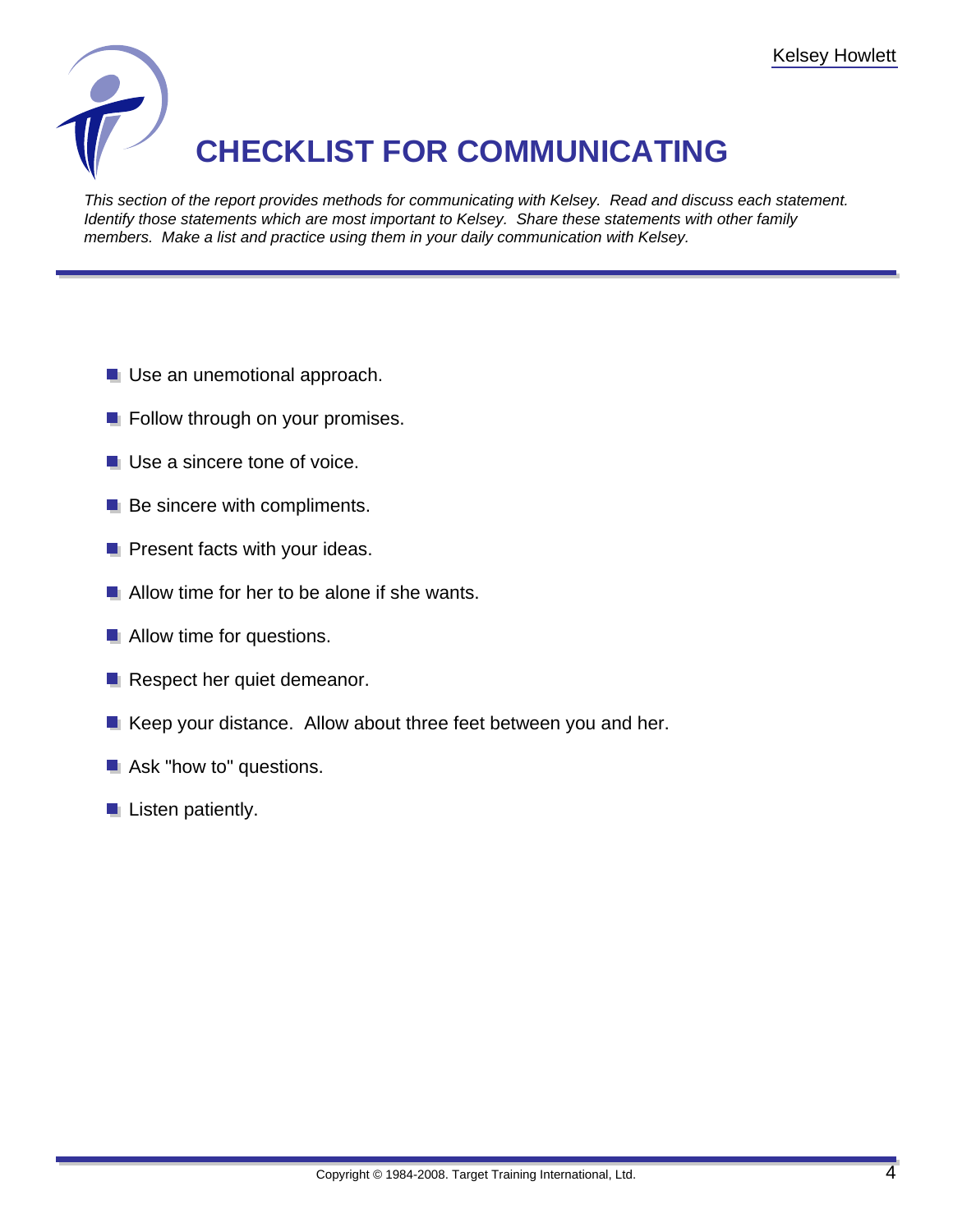

This section of the report lists the things NOT to do when communicating with Kelsey. Read each statement and identify those that result in frustration or ineffective communication. Share them with all family members so they can refrain from using these methods.

- $\blacksquare$  Don't touch when talking to her.
- Don't expect her to always trust everything you say. She prefers you prove it.
- Don't stand too close allow space between you when talking.
- Don't be redundant.
- **Don't overuse hand or facial questions.**
- **D** Don't criticize the quality of her work without analyzing the quality of your instructions.
- $\blacksquare$  Don't be disorganized in thought or ideas.
- **Don't make statements you cannot prove.**
- **Don't leave things open to her interpretation.**
- **Don't present your case with shallow ideas.**
- Don't get overemotional. She is not influenced by emotion. Logic is more important.
- **Den't say "trust me" provide her with good answers to her questions.**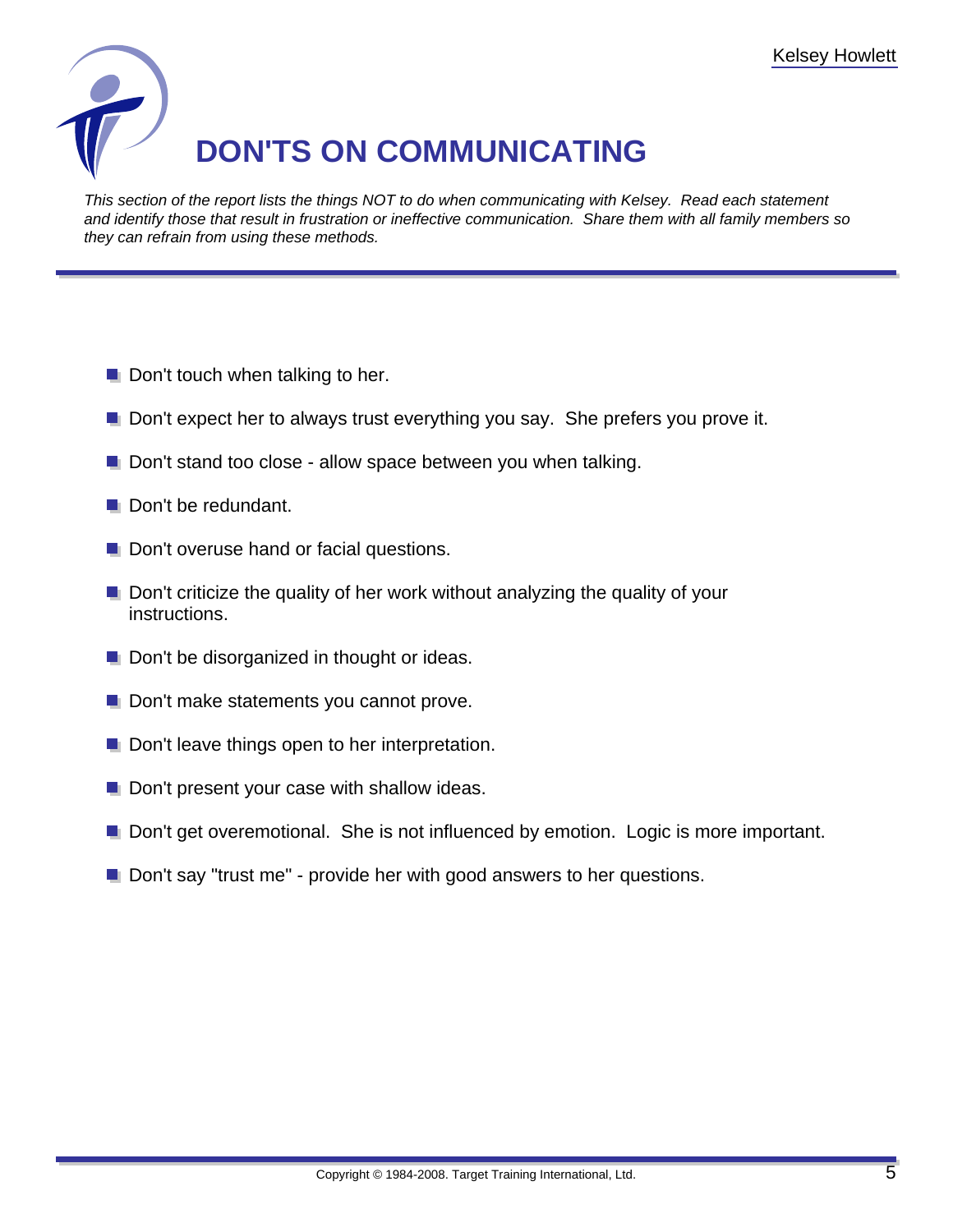

Based on Kelsey's responses, the report has marked those words that describe her personal behavior. They describe how she solves problems and meets challenges, influences people, responds to the pace of the environment and how she responds to rules and procedures set by others.

| <b>Dominance</b>                      | <b>Influencing</b>               | <b>Steadiness</b>                 | <b>Compliance</b>                 |
|---------------------------------------|----------------------------------|-----------------------------------|-----------------------------------|
| Demanding                             | Effusive                         | Phlegmatic                        | Evasive                           |
| Egocentric                            | Inspiring                        | Relaxed                           | Worrisome                         |
|                                       |                                  | <b>Resistant to Change</b>        | Careful                           |
| Driving                               | Magnetic                         | Nondemonstrative                  | Dependent                         |
| Ambitious                             | Political                        |                                   | Cautious                          |
| Pioneering                            | Enthusiastic                     | Passive                           | Conventional                      |
| Strong-Willed<br>Forceful             | Demonstrative<br>Persuasive      | Patient                           | Exacting<br><b>Neat</b>           |
| <b>Determined</b>                     | Warm                             |                                   |                                   |
| <b>Aggressive</b>                     | Convincing                       | Possessive                        | <b>Systematic</b>                 |
| <b>Competitive</b>                    | Polished                         |                                   | <b>Diplomatic</b>                 |
| <b>Decisive</b><br><b>Venturesome</b> | Poised<br>Optimistic             | Predictable<br>Consistent         | <b>Accurate</b><br><b>Tactful</b> |
|                                       |                                  | Deliberate                        |                                   |
| <b>Inquisitive</b>                    | Trusting                         | Steady                            | <b>Open-Minded</b>                |
| <b>Responsible</b>                    | Sociable                         | <b>Stable</b>                     | <b>Balanced Judgment</b>          |
| Conservative                          | <b>Reflective</b>                | <b>Mobile</b>                     | Firm                              |
| Calculating                           | <b>Factual</b>                   | <b>Active</b>                     | Independent                       |
| Cooperative                           | <b>Calculating</b>               | <b>Restless</b>                   | Self-Willed                       |
| Hesitant                              | <b>Skeptical</b><br><b>Alert</b> |                                   | Stubborn                          |
| Low-Keyed<br>Unsure                   | Logical                          | Variety-Oriented<br>Demonstrative | Obstinate                         |
| Undemanding                           | <b>Undemonstrative</b>           |                                   |                                   |
| Cautious                              | <b>Suspicious</b>                | Impatient                         | Opinionated                       |
|                                       | <b>Matter-of-Fact</b>            | Pressure-Oriented                 | Unsystematic                      |
| Mild                                  | <b>Incisive</b>                  | Eager                             | Self-Righteous                    |
| Agreeable<br>Modest                   | Pessimistic                      | Flexible<br>Impulsive             | Uninhibited<br>Arbitrary          |
| Peaceful                              | Moody                            | Impetuous                         | Unbending                         |
|                                       |                                  |                                   |                                   |
| Unobtrusive                           | Critical                         | Hypertense                        | <b>Careless with Details</b>      |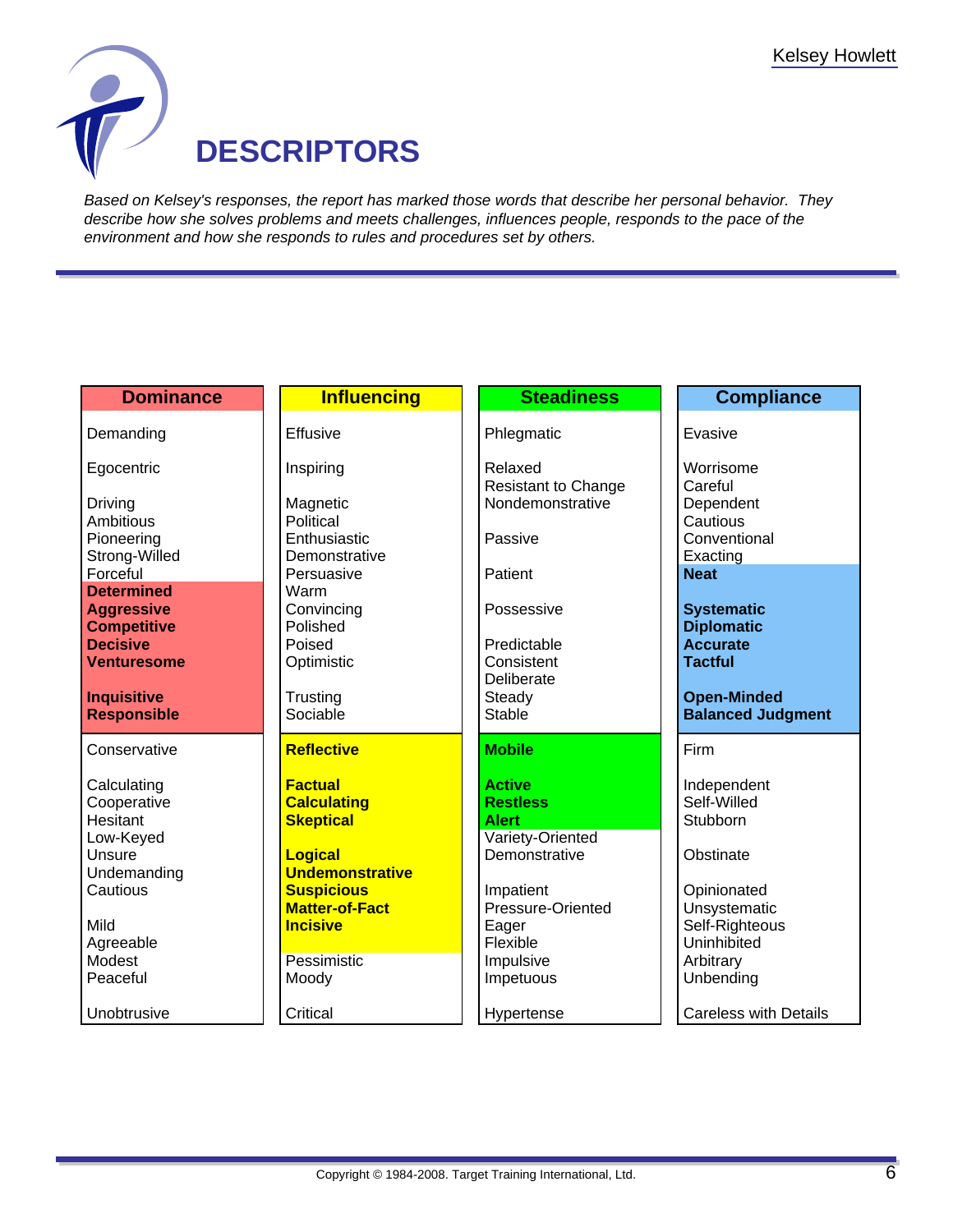

| To relate more effectively with ___________, I need to: |  |  |  |
|---------------------------------------------------------|--|--|--|
| 1.                                                      |  |  |  |
| 2.                                                      |  |  |  |
| 3.                                                      |  |  |  |
| To relate more effectively with ___________, I need to: |  |  |  |
| 1.                                                      |  |  |  |
| 2.                                                      |  |  |  |
| 3.                                                      |  |  |  |
| To relate more effectively with ___________, I need to: |  |  |  |
| 1.                                                      |  |  |  |
| 2.                                                      |  |  |  |
| 3.                                                      |  |  |  |
| The Communication skills I need to develop are:         |  |  |  |
| 1.                                                      |  |  |  |
| 2.                                                      |  |  |  |
| 3.                                                      |  |  |  |
| 4.                                                      |  |  |  |
|                                                         |  |  |  |

I agree to practice the listed communication techniques and develop communication skills in the areas indicated.

| Signed: |  |
|---------|--|
|         |  |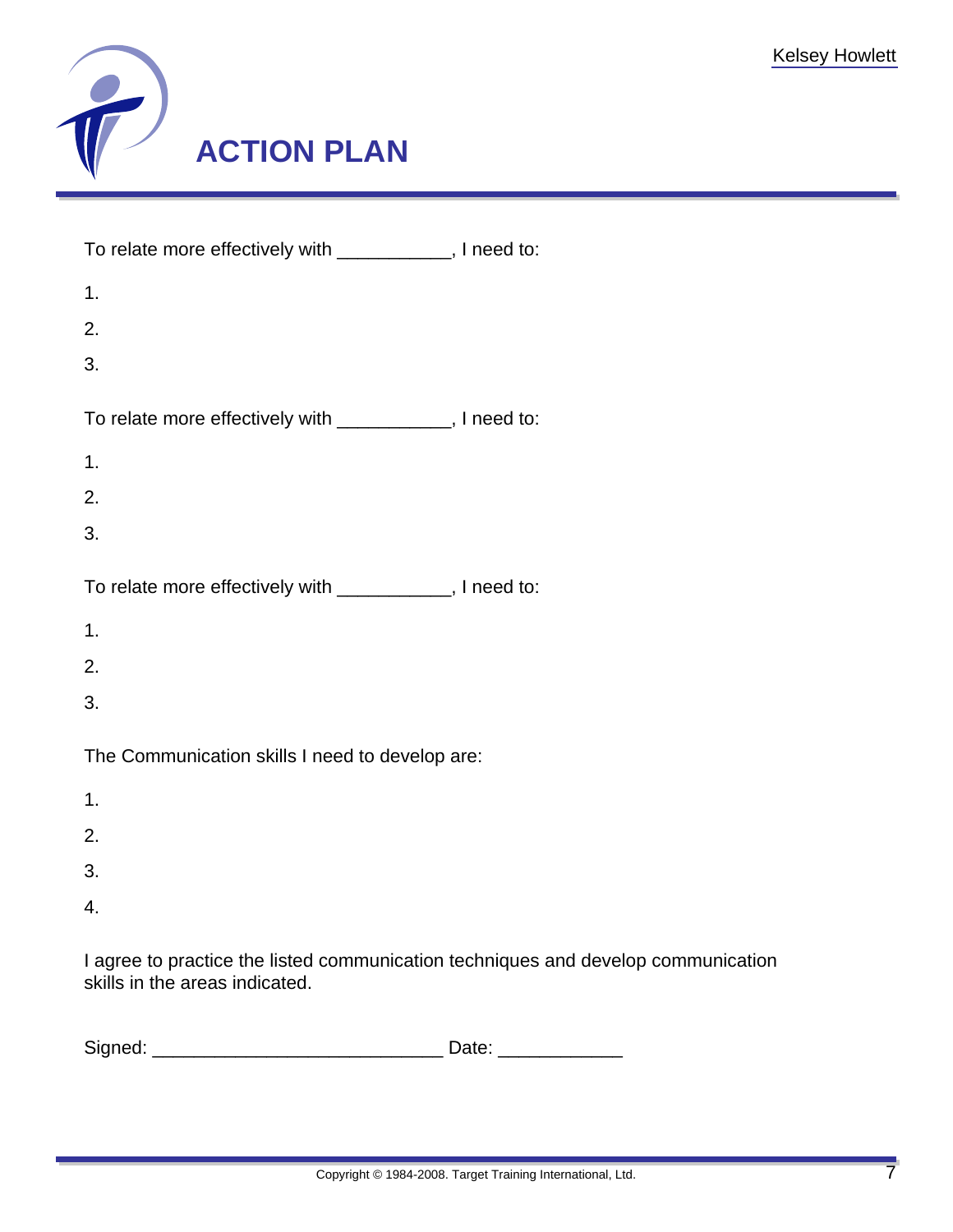

**Kelsey Howlett**

8-21-2008



## Norm 2003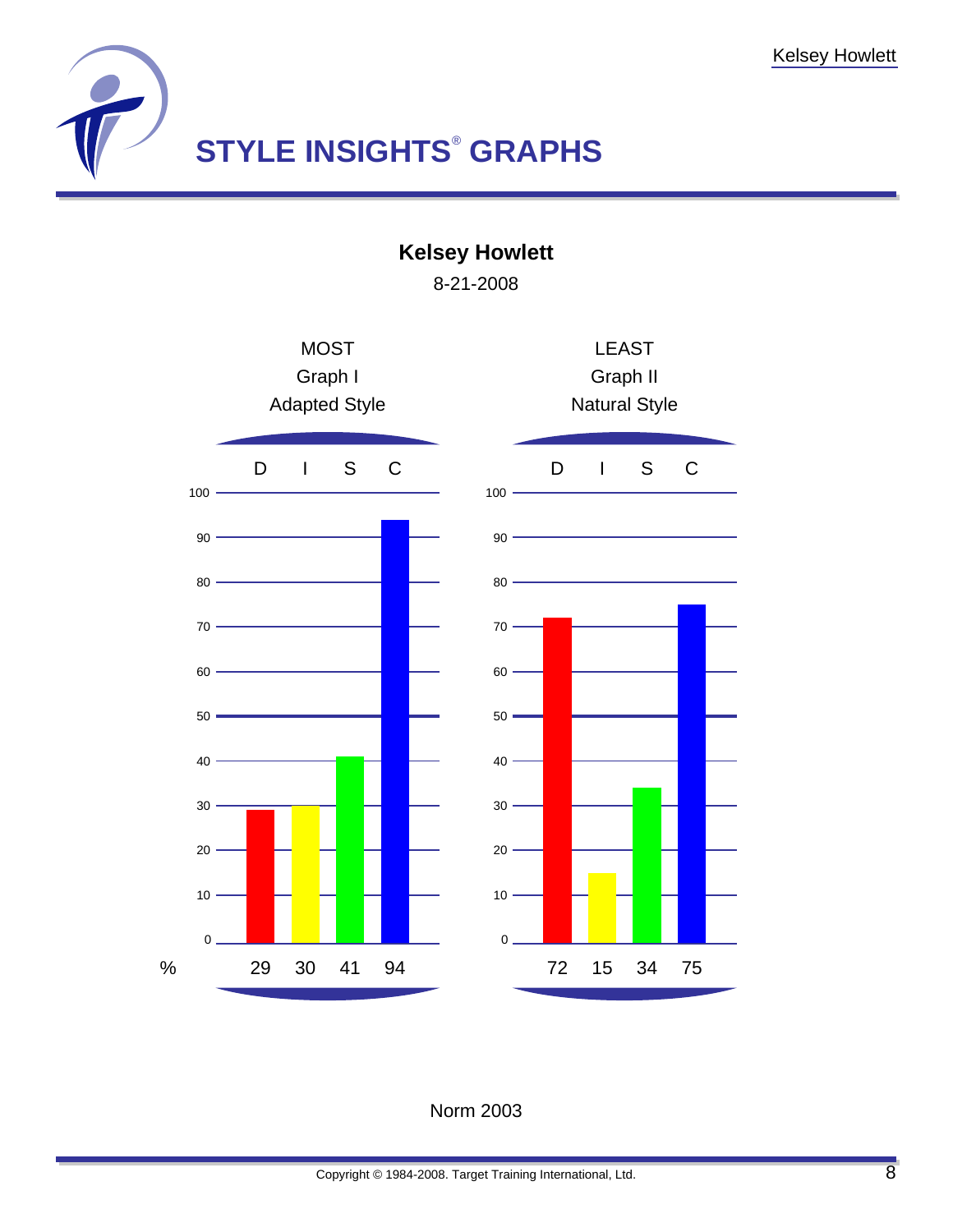

The Success Insights® Wheel is a powerful tool popularized in Europe. In addition to the text you have received about your behavioral style, the Wheel adds a visual representation that allows you to:

- **U** View your natural behavioral style (circle).
- **U** View your adapted behavioral style (star).
- $\blacksquare$  Note the degree you are adapting your behavior.
- **If you filled out the Work Environment Analysis, view the relationship of your** behavior to your job.

Notice on the next page that your Natural style (circle) and your Adapted style (star) are plotted on the Wheel. If they are plotted in different boxes, then you are adapting your behavior. The further the two plotting points are from each other, the more you are adapting your behavior.

If you are part of a group or team who also took the behavioral assessment, it would be advantageous to get together, using each person's Wheel, and make a master Wheel that contains each person's Natural and Adapted style. This allows you to quickly see where conflict can occur. You will also be able to identify where communication, understanding and appreciation can be increased.